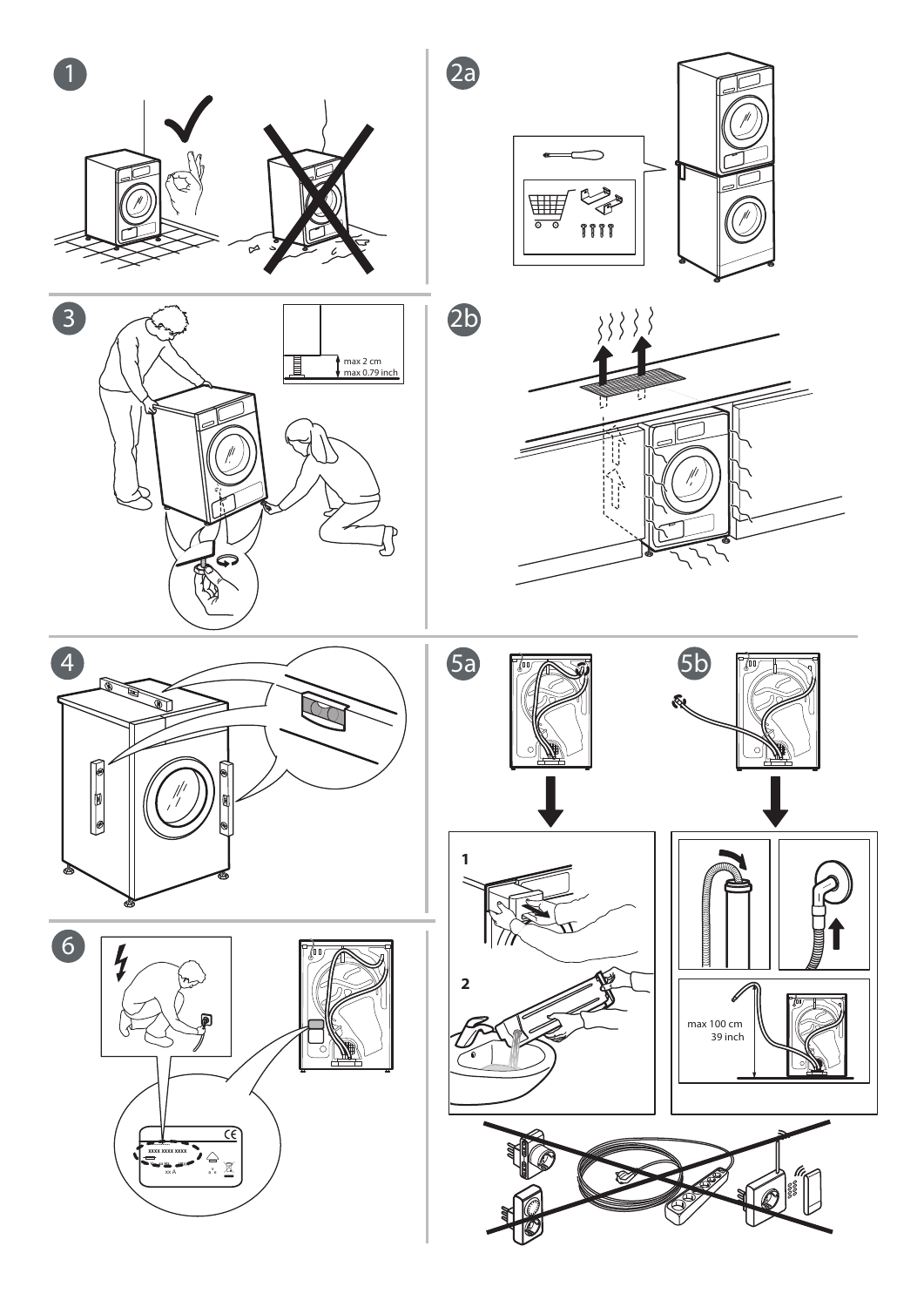# **SAFETY INSTRUCTIONS IMPORTANT TO BE READ AND OBSERVED**

 $\mathbb{L}$  This symbol reminds you to read this instruction manual.

Before using the appliance, read these safety instructions. Keep them nearby for future reference. These instructions and the appliance itself provide important safety warnings, to be observed at all times. The manufacturer declines any liability for failure to observe these safety instructions, for inappropriate use of the appliance or incorrect setting of controls.

 Very young children (0-3 years) should be kept away from the appliance. Young children (3-8 years) should be kept away from the appliance unless continuously supervised. Children from 8 years old and above and persons with reduced physical, sensory or mental capabilities or lack of experience and knowledge can use this appliance only if they are supervised or have been given instructions on safe use and understand the hazards involved. Children must not play with the appliance. Cleaning and user maintenance must not be carried out by children without supervision.

 WARNING: Never stop a tumble dryer before the end of the drying cycle unless all items are quickly removed and spread out so that the heat is dissipated.

 $\triangle$  Items that have been soiled with substances such as cooking oil, acetone, alcohol, petrol, kerosene, spot removers, turpentine, waxes and wax removers should be washed in hot water with an extra amount of detergent before being dried in the tumble dryer. Items such as foam rubber (latex foam), shower caps, waterproof textiles, rubber-backed articles and clothes or pillows fitted with foam rubber pads should not be dried in the tumble dryer. Remove all objects from pockets, such as lighters and matches. Do not use the tumble dryer if industrial chemicals have been used to clean it.

 Oil-soaked items should not be dried in the tumble dryer due to their high flammability.

 $\triangle$  Never open the door forcibly or use it as a step. **PERMITTED USE**

A CAUTION: The appliance is not intended to be operated by means of an external switching device, such as a timer, or separate remote controlled system.  $\triangle$  This appliance is intended to be used in household and similar applications such as: staff kitchen areas in shops, offices and other working environments; farm houses; by clients in hotels, motels, bed & breakfast and other residential environments.

 $\triangle$  Do not load the machine above the maximum capacity (kg of dry cloth) indicated in the programme table.

 Do not dry unwashed items in the tumble dryer. Take care that no lint or dust has accumulated around the dryer.

 Fabric softeners, or similar products, should be used as specified by the fabric softener instructions. This appliance is not for professional use. Do not use the appliance outdoors.

**△** Do not overdry the laundry.

## **INSTALLATION**

 $\triangle$  The appliance must be handled and installed by two or more persons - risk of injury. Use protective gloves to unpack and install - risk of cuts.

 $\Delta$  Installation, including water supply (if any), electrical connections and repairs must be carried out by a qualified technician. Do not repair or replace any part of the appliance unless specifically stated in the user manual. Keep children away from the installation site. After unpacking the appliance, make sure that it has not been damaged during transport. In the event of problems, contact the dealer or your nearest After-sales Service. Once installed, packaging waste (plastic, styrofoam parts etc.) must be stored out of reach of children - risk of suffocation. The appliance must be disconnected from the power supply before any installation operation - risk of electric shock. During installation, make sure the appliance does not damage the power cable - risk of fire or electric shock. Only activate the appliance when the installation has been completed.

 $\triangle$  Install the dryer in rooms with adequate ventilation (open door, ventilation grid or slot larger than 500  $\text{cm}^2$ ) in order to avoid the backflow of gases into the room from appliances burning other fuels, including open fires. If the dryer is installed under a worktop, provide a ventilation grid (minimum 45 cm  $\times$  8 cm), in the rear part of the worktop under which the dryer is installed.

 $\triangle$  If the dryer is installed near to a gas or coal stove, provide a heat insulating plate (85 cm x 57 cm) in between, as the side facing the stove is covered with aluminium foil.

 $\triangle$  Exhaust air must not be discharged into a flue which is used for discharging fumes from appliances burning gas or other fuels.

**A** The appliance must not be installed behind a lockable door, a sliding door or a door with a hinge on the opposite side to that of the tumble dryer, in such a way that a full opening of the tumble dryer door is restricted.

 $\triangle$  The appliance shall be placed against the wall to limit access to its rear side.

**A** Take care not to use a carpet which obstructs ventilation openings in the base of the dryer.

 $\Delta$  If you want to stack the dryer on a washing machine, first contact our After-Sales Service or your specialist dealer to verify the complete list of suitable models. The stacking is only possible if the dryer is attached to the washing machine by means of the appropriate stacking kit available through our After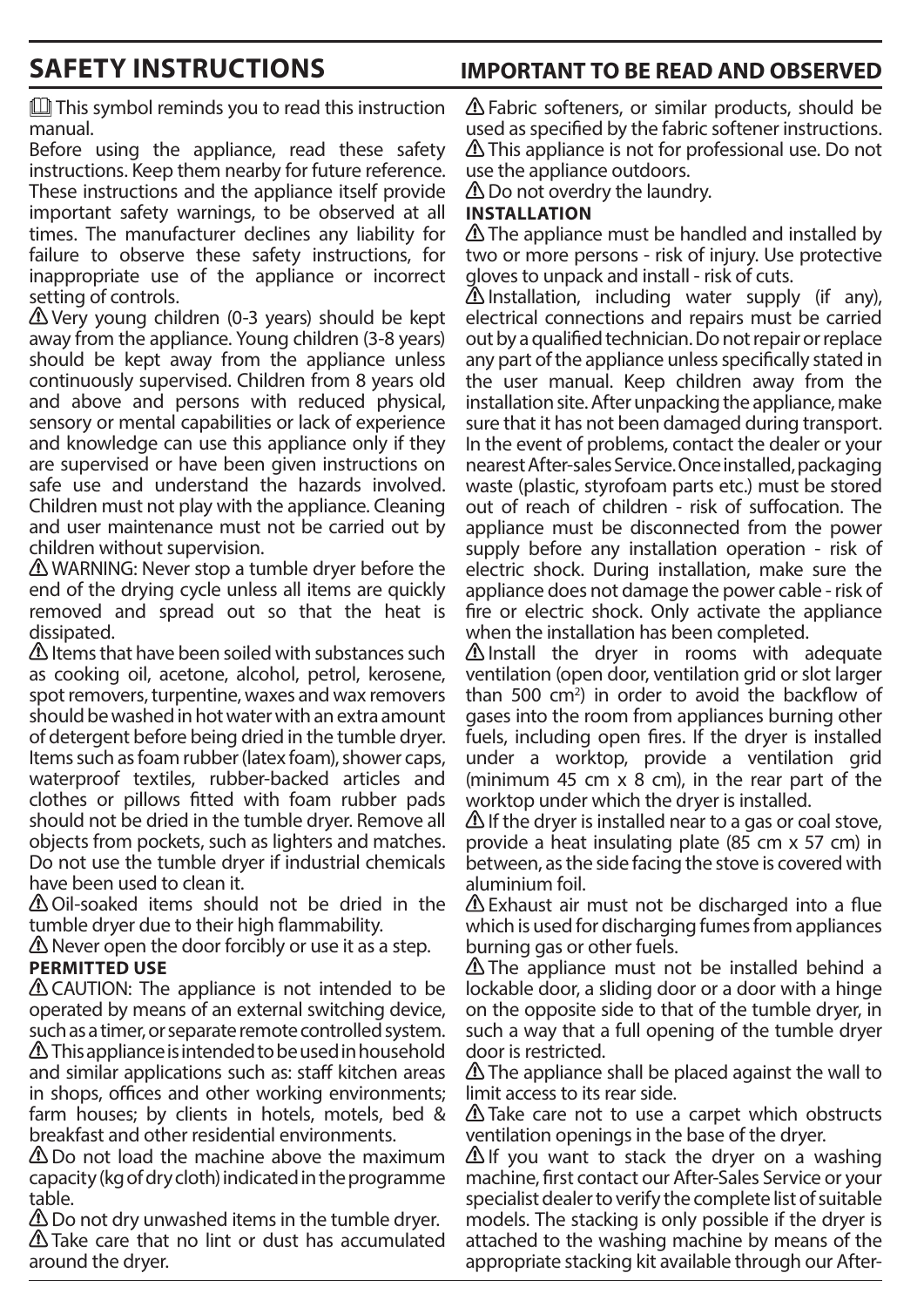Sales Service or your specialist dealer. Instructions for the correct assembly are supplied with the stacking kit.

### **ELECTRICAL WARNINGS**

 $\Delta$  It must be possible to disconnect the appliance from the power supply by unplugging it if plug is accessible, or by a multi-pole switch installed upstream of the socket in accordance with the wiring rules and the appliance must be earthed in conformity with national electrical safety standards. Do not use extension leads, multiple sockets or adapters. The electrical components must not be accessible to the user after installation. Do not use the appliance when you are wet or barefoot. Do not operate this appliance if it has a damaged power cable or plug, if it is not working properly, or if it has been damaged or dropped.

 $\Delta$  If the supply cord is damaged, it must be replaced with an identical one by the manufacturer, its service agent or similarly qualified persons in order to avoid a hazard - risk of electric shock.

#### **CLEANING AND MAINTENANCE**

**A** WARNING: Ensure that the appliance is switched off and disconnected from the power supply before performing any maintenance operation; never use steam cleaning equipment - risk of electric shock. Make sure that all lint traps are cleaned before starting any drying cycle.

#### **DISPOSAL OF PACKAGING MATERIALS**

The packaging material is 100% recyclable and is marked with the recycle symbol  $\overset{\leftrightarrow}{\mathbf{S}}$ .

The various parts of the packaging must therefore be disposed of responsibly and in full compliance with local authority regulations governing waste disposal.

#### **DISPOSAL OF HOUSEHOLD APPLIANCES**

This appliance is manufactured with recyclable or reusable materials. Dispose of it in accordance with local waste disposal regulations. For further information on the treatment, recovery and recycling of household electrical appliances, contact your local authority, the collection service for household waste or the store where you purchased the appliance. This appliance is marked in compliance with European Directive 2012/19/EU, Waste Electrical and Electronic Equipment (WEEE). By ensuring this product is disposed of correctly, you will help prevent negative consequences for the environment and human health.

The symbol  $\frac{M}{2}$  on the product or on the accompanying documentation indicates that it should not be treated as domestic waste but must be taken to an appropriate collection center for the recycling of electrical and electronic equipment.

#### **Doing this will keep your machine working at its BEST!**

Remember to empty your water container after each use (see figure 1 on the last page).

Remember to clean your door filter (see figure 2 on the last page) and bottom filter unit after each use (see figure 3 on the last page) - **Some models are equipped with different filters, therefore some drawings may differ from the filter present in the dryer. All filters parts have to be cleaned.**